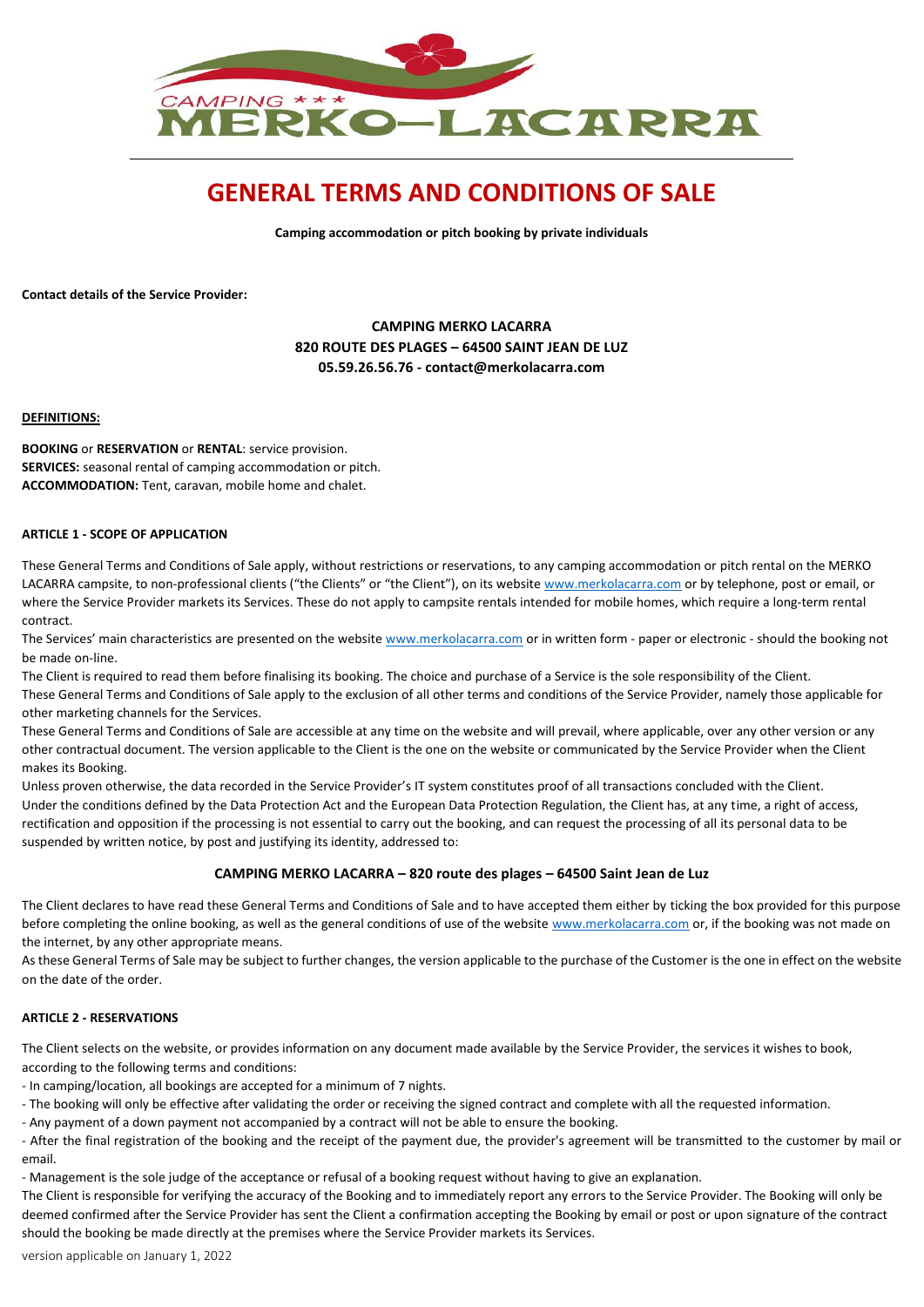

All Bookings made on the website **[www.merkolacarra.com](http://www.merkolacarra.com/)** constitute a contract concluded remotely between the Client and the Service Provider. All Bookings are nominative and cannot, under any circumstances, be transferred. The holder of the contract will not be able to be changed under any circumstances and must be present on arrival and throughout the stay.

Minors must be accompanied by one of their parents, parental discharges are not accepted.

# **ARTICLE 3 - PRICES**

The Services offered by the Service Provider are provided at the rates in force on the website [www.merkolacarra.com](http://www.merkolacarra.com/) or on any information medium provided by the Service Provider when the booking is made by the Client. Prices are in Euros, with and without value added taxes. The prices take into consideration any reductions that may be granted by the Service Provider on the website [www.merkolacarra.com](http://www.merkolacarra.com/) or on any information or communication medium.

These prices are final and not revisable during their validity period, as provided for on the website [www.merkolacarra.com](http://www.merkolacarra.com/) in the email or in the written proposal addressed to the Client. Beyond this validity period, the offer lapses and the Service Provider is no longer bound by the prices. They do not include processing and management fees, which are invoiced separately, under the conditions provided for on the website [www.merkolacarra.com](http://www.merkolacarra.com/) or in the information (post, email, ...) communicated beforehand to the Client and calculated before the Booking is made.

**VAT:** All camping and rental prices listed on the website and on the brochure are TTC. The VAT applied is that in effect on the date of the publication of these conditions: 10 %.

Any change in this rate between the booking date and the date of the stay will result in changes to the TTC camping and rental prices accordingly. The Client must pay the total price, including these fees.

An invoice is prepared by the Seller and given to the Client at the latest when payment of the balance is due.

# **3.1. TOURIST TAX**

The tourist tax, collected on behalf of the municipality/council is not included in the prices. Its amount is determined per person and per day and varies according to the destination. She is to be paid in cash the day before departure.

## **ARTICLE 4 - PAYMENT TERMS**

## **4.1. ADVANCE PAYMENT**

Amounts paid as deposit are considered advance payments. They constitute a charge on the total price due by the Client.

In rental a down payment of 30% of the total price of the provision of the services ordered plus the processing fee is required, all for short stays and orders placed less than 30 days before the expected arrival date.

In camping, a down payment of 156 euros is required.

The deposit must be paid at the time of ordering by bank card or transfer.

This amount will be deducted from the total price of the booking but will not be refundable in case of cancellation.

## **4.2. PAYMENTS**

Payments made by the Client will only be deemed final when the Service Provider has actually received the amounts due.

For rentals, the balance of the stay must be paid in full 30 days before the arrival date, the day of arrival for the sites otherwise and in the absence of a written message from the customer, the rental contract will be resolved as of right and the deposit paid will be kept by the campsite as a termination allowance.

In the event of a delay in payment and payment of the sums due by the Customer beyond the above-set deadline, in accordance with Article L. 441-6 of the Code of Commerce, compensation of 40 euros is due in the absence of payment the day after the payment date on the invoice and late penalties equal to 3 times the legal interest rate of the TTC amount of the price of the provision of services, automatically and as of right to the Provider, without any formality or prior notice.

A late payment will result in the immediate payment of all sums owed by the Client, without prejudice to any other legal action the Service Provider would be entitled to file against the Client.

## **4.3. NON-COMPLIANCE WITH THE PAYMENT TERMS**

In addition, the Service Provider reserves the right, in the event of non-compliance with the above-mentioned payment terms, to suspend or cancel the provision of the Services booked by the Client and/or to suspend the performance of its obligations after a formal notice to comply remains ineffective.

## **ARTICLE 5 – PROVISION OF SERVICES**

## **5.1. PROVISION AND USE OF SERVICES**

Accommodation can be occupied from 4 p.m. on the day of arrival and must be vacated by 9:30 a.m. on the day of departure.

The location can be occupied from 14:00 on the day of arrival and must be vacated by 12:00 on the day of departure, otherwise an additional day will be counted.

The rental/location must be occupied before 7:00 p.m. on the day of the default arrival and in the absence of a written supporting message from the customer specifying his delay, his accommodation / location will become available 24:00 after the arrival date mentioned on the booking contract which will then be resolved as of right. The down payment will be kept by the campsite as a termination fee.

Accommodation and locations are provided for a specified number of occupants and cannot be occupied by a larger number of people.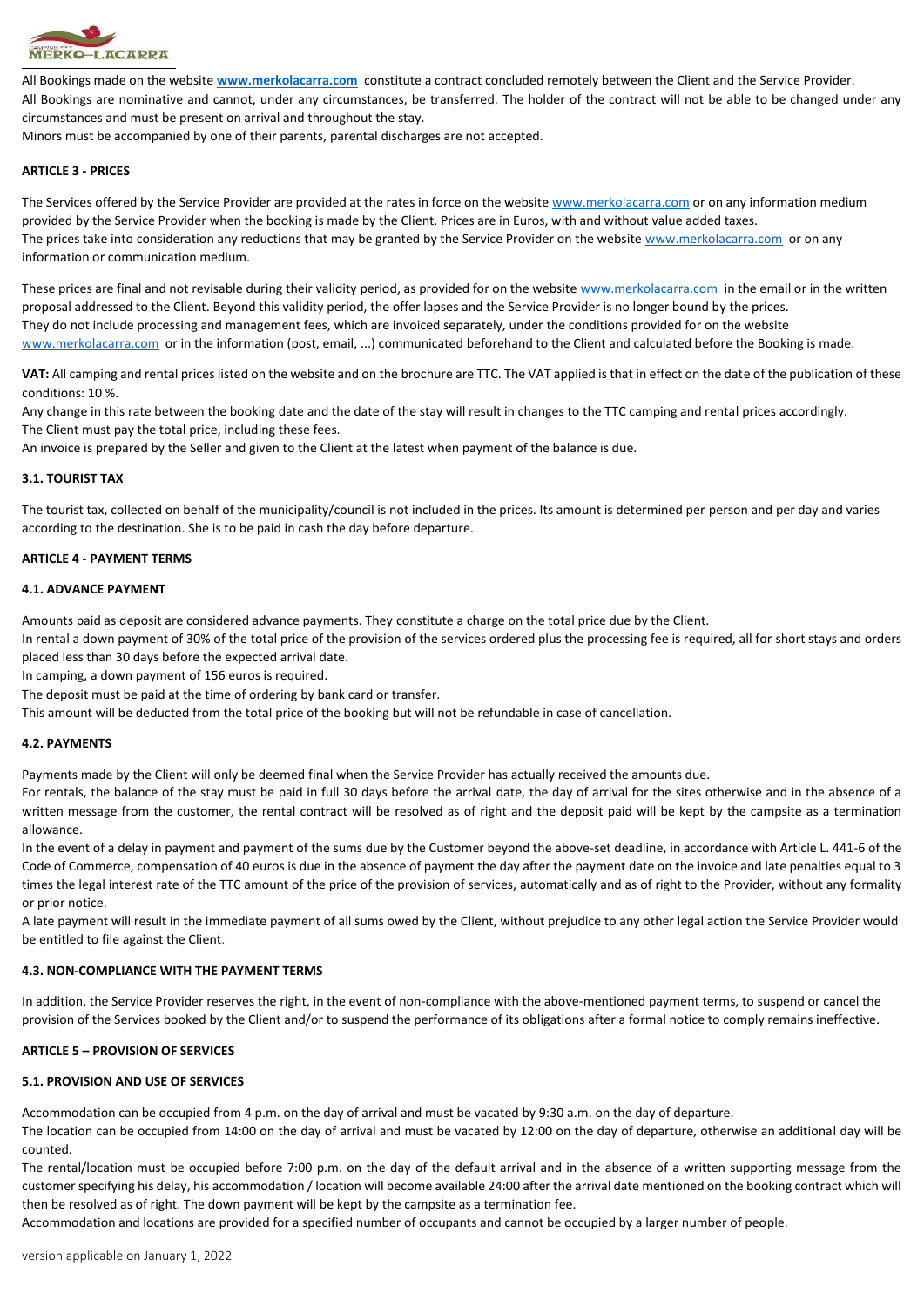

Accommodations and locations will be returned to the same state of cleanliness as on delivery. Failing that, all or part of the deposit may be withheld. Any deterioration of the accommodation or its accessories will result in immediate refurbishment at the tenant's expense. The end-of-rental inventory status must be strictly identical to that of the start of the rental.

The MERKO LACARRA campsite offers family holidays, in the traditional sense, the accommodation and pitches are specially designed for this purpose. The MERKO LACARRA campsite reserves the right to refuse any reservation which would be contrary to this principle or which would seek to divert it during the stay, without refund.

- Visitors : Art R331-10 CODE DU TOURISME : No one may enter a landscaped camping and caravan site or settle there without the agreement of the site manager or his attendant.

- only 1 vehicle per campsite and rental is provided.
- No additional installation on the site is allowed.
- Wearing the wristband is mandatory.
- Coal or gas-only barbecues are permitted; barbecues, electric ovens .... are prohibited.
- In accommodation, sheets, pillows and duvets are not provided.
- Children must be accompanied in the toilets.
- Roller skates, scooters, bikes... are strictly prohibited in and around the toilets.
- Water games are strictly forbidden all over the campsite.

#### **5.2. SECURITY DEPOSIT**

Deposits will be requested on the day of arrival in cash, bank card or cheque (thank you for preparing them in advance) and returned on the day of departure after state of the premises.

A deposit of 20 euros will be requested for access to the campsite (gate badge) and will be returned on the day of departure.

For accommodation rentals, a security deposit of 305 euros covering any damage in the mobile home and 80 euros for the household is required of the tenant on the day of the handing over of the keys and is returned to him on the day of the end of the rental under possible deduction of the rehabilitation costs. The household is the responsibility of the tenant who undertakes to return the tenancy in the same state of cleanliness as on arrival, ready to be rerented. Otherwise, the deposit may be partially or fully withheld.

This bond does not constitute a limit of liability. A state of excessive dirtiness will be considered as a deterioration of equipment and the rental deposit may then be retained in addition to the cleaning deposit.

## **ARTICLE 6 - DELAY, INTERRUPTION OR CANCELLATION OF THE STAY BY THE CLIENT**

No reduction will be granted in the event of delayed arrival, early departure or change in the number of people (whether for part/the entire duration of the planned stay).

#### **6.1. CHANGES**

Management reserves the right to cancel the contract in the event of a change in the dates, the number of participants or the identity of the participants without any refund.

The client will be required to pay the full cost of the stay, the period being the one for which he has committed himself.

Any request to shorten the duration of a stay will be considered by the Service Provider as a partial cancellation, the consequences of which are governed by article 6.3.

#### **6.2. INTERRUPTION**

A premature departure or a delayed arrival cannot give rise to any refund from the Service Provider.

#### **6.3. CANCELLATION**

If a Client cancels a Booking after it has already been accepted by the Service Provider for any cause whatsoever other than force majeure, the advance payment made for the Booking, as defined in article **4 - PAYMENT TERMS** of these General Terms and Conditions of Sale will be rightfully retained by the Service Provider, as compensation, and no refund will be granted.

GRITCHENAFFINITY insurance specialist in outdoor hotels is offered to the customer during the order, it is highly recommended. The amount is 3.2% of your total bill (excluding residence tax).

It alone covers cancellation and interruption of stay (see conditions).

#### CAMPEZ COUVERT – GRITCHENAFFINITY

www.campez-couvert.com

In all cancellations, the processing and management fees (article 3) will remain with the Service Provider.

## **6.4. CANCELLATION IN THE EVENT OF A PANDEMIC**

**6.4.1.** In the event of total or partial closure of the establishment during the booked dates (forbidding total or partial access to guests, insofar as the Client is directly concerned by the enforcement of this measure) decided by the public authorities, and not attributable to the Service Provider, the amounts paid in advance by the Client for the booking will be refunded within 2 months.

However, the Service Provider cannot be held liable for additional compensation beyond this refund of amounts already paid when booking the stay**6.4.2.** Notwithstanding the provisions of article **6.3 CANCELLATION**, any cancellation of the stay due to the Client being infected by Covid-19 or any other infection considered to be part of a pandemic, which is duly justified, or is identified as a contact case, and that this situation calls into question its presence on the campsite on the planned dates only the cancellation insurance offered at the time of the order will ensure reimbursement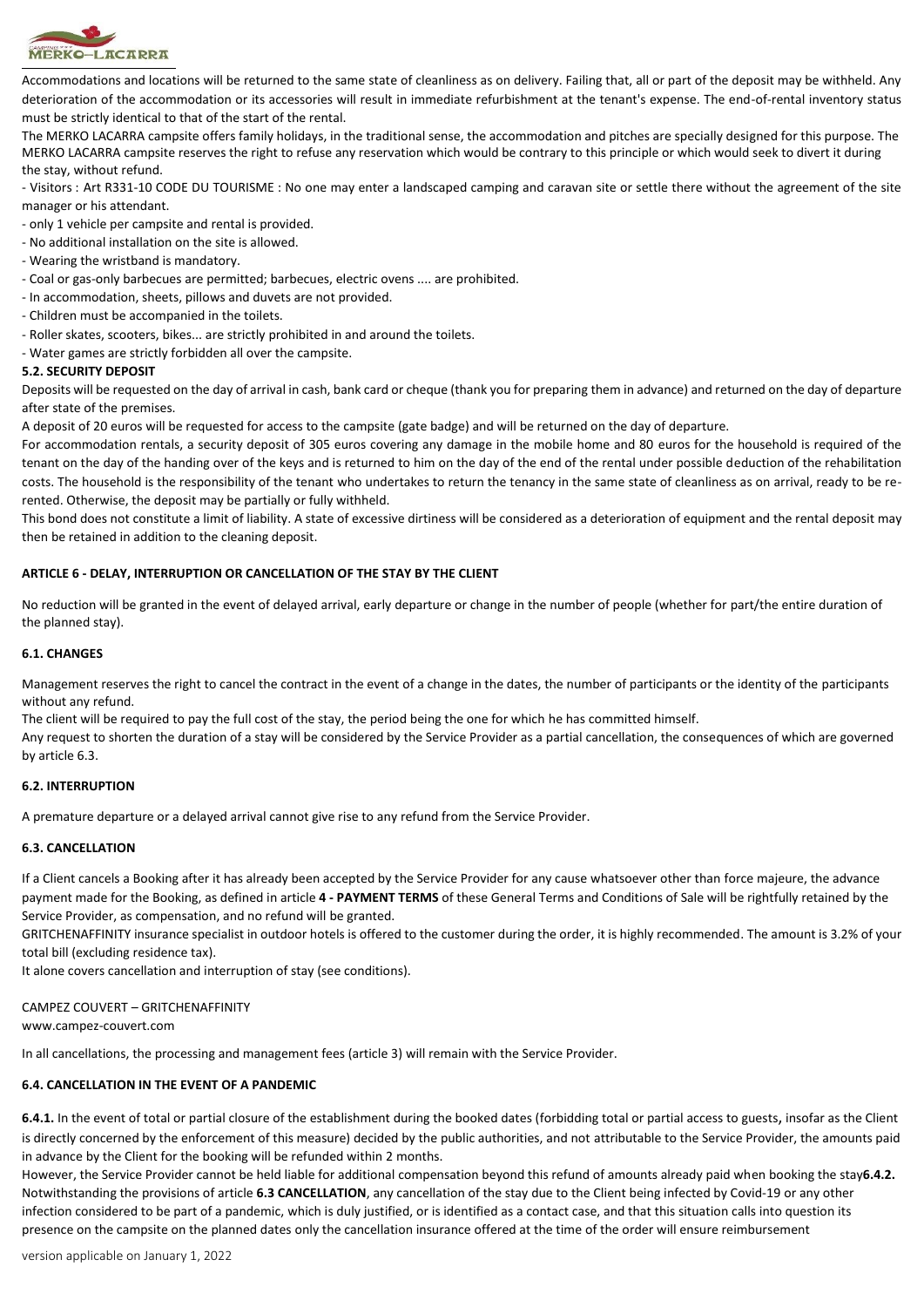

Any processing and management fees as provided for in the general conditions will be retained by the Service Provider. In all cases, the Client must imperatively justify the event making them eligible for this right to cancellation.

**6.4.3.** Notwithstanding the provisions of article **6.3 CANCELLATION**, if the Client is forced to cancel the entire holiday due to government-imposed measures that do not allow citizens to travel (general or local lockdown, travel ban, closing of borders), even though the campsite is able to fulfil its obligation and to welcome Clients, the Service Provider will issue a credit note corresponding to the amounts paid by the Client, minus the processing and management fees (Article 3) which will be retained by the Service Provider. This credit note, which is non-refundable and non-transferable, will be valid for 18 months.

## **ARTICLE 7 - OBLIGATIONS OF THE CLIENT**

### **7.1. CIVIL LIABILITY INSURANCE**

During the duration of his stay, the client is guaranteed civil liability by the operator for any personal or material damage for which he has been found responsible for the client.

The Client on a pitch or in accommodation must have subscribed to a civil liability insurance policy. A copy of the insurance policy may be requested from the Client before the start of the stay.

#### **7.2. PETS**

Pets including visitors and campers are not allowed in rentals, without any exceptions. The presence of any animal will result in denial of access or exclusion without any refund.

They are accepted in camping, vaccinated and tattooed (vaccination book up to date) under the responsibility of their masters for the packages available from the Provider. They must be kept on a leash and walked out of the campground for their natural needs. They are strictly forbidden in the toilets. Dogs of the first and 2nd category, within the meaning of Article L 211-12 of the Rural Code and Marine Fishing, are prohibited.

## **7.3. CAMPSITE REGULATIONS**

Campsite regulations are displayed at the entrance to the establishment and at the reception. The Client must take note of these regulations and comply with them.

#### **ARTICLE 8 - OBLIGATIONS OF THE SERVICE PROVIDER - WARRANTY**

The Service Provider guarantees the Client, in accordance with the legal provisions and without additional payment, against any non-compliance or hidden defect, resulting from a defect in the design or performance of the Services booked.

In order to assert its rights, the Client must inform the Service Provider of the existence of the defects or lack of conformity within a maximum period of 24H00 from the provision of the Services.

The Provider will correct or make correct services deemed defective as far as possible following the Provider's finding of the defect or defect. The Service Provider cannot be held responsible or at fault for any delay or non-performance resulting from the occurrence of a case of force majeure as

defined by French law.

The Services provided through the Service Provider's website [www.merkolacarra.com](http://www.merkolacarra.com/) comply with the French laws in force.

## **ARTICLE 9 - RIGHT OF WITHDRAWAL**

Activities related to the organisation and sale of stays or excursions on a given date or at a specified period are not subject to the right of withdrawal applicable to distance and off-premises sales, in accordance with the provisions of Article L221-28 of the French Consumer Code.

## **ARTICLE 10 - PROTECTION OF PERSONAL DATA**

The Service Provider, who drew up these terms and conditions, processes personal data on the following legal basis:

- Legitimate interest by the Service Provider when pursuing
- prospecting;
- managing the relationship with its clients and prospects;
- organisation, registration and invitation to Service Provider events;
- processing, execution, prospecting, production, management, monitoring of client requests and files;
- the drafting of acts on behalf of its clients.
- Compliance with legal and regulatory obligations when implementing processing for the purpose of:
- preventing money laundering and terrorist financing and the fight against corruption;
- invoicing;
- accounting.

The Service Provider only keeps the data collected for the time necessary to carry out the operations for which they were collected and in compliance with the regulations in force.

In this regard, client data is kept for the duration of contractual relations plus 3 years for the purposes of prospecting, without prejudice to retention obligations or limitation periods.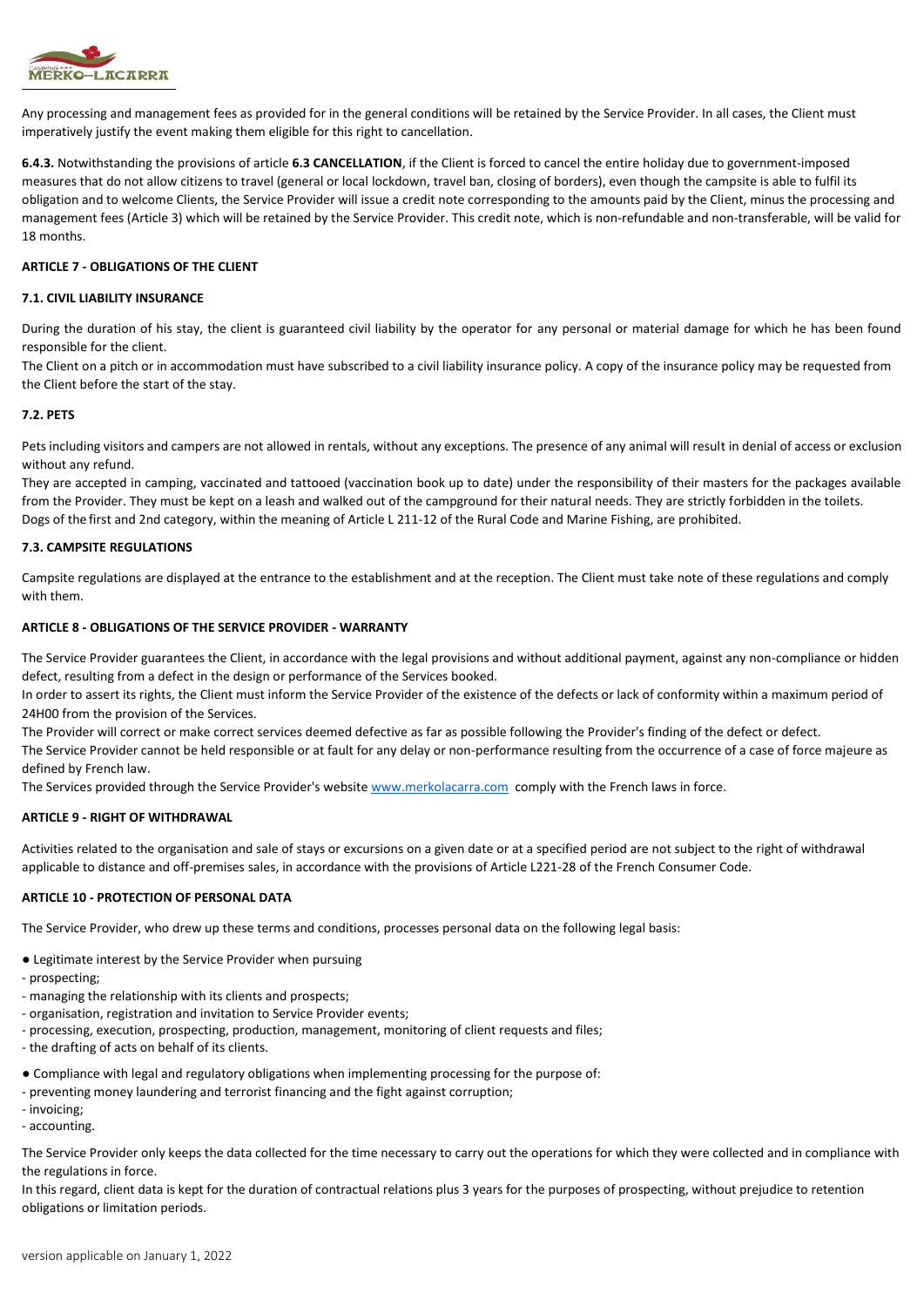Regarding the prevention of money laundering and the financing of terrorism, the data is kept for 5 years from the end of the relationship with the Service Provider. In terms of accounting, they are kept for 10 years from the end of the financial year.



Prospect data is kept for 3 years if no participation or registration to the Service Provider's events has taken place.

The data processed is intended for authorised persons of the Service Provider.

Under the terms of the French Data Protection Act and the European Data Protection Regulation, individuals have the right to access, to rectify, to question, to restrict the use of, to transfer and to delete any data concerning them.

The individuals concerned also have the right to object, at any time, on grounds relating to their particular situation, to the processing of personal data on which the legitimate interest of the Service Provider is based, as well as the right to object to sales prospecting.

They also have the right to define general and specific guidelines regulating how they intend to exercise, after their death, the above-mentioned rights - by email to the following address: **contact@merkolacarra.com**

- or by post to the following address: **Camping MERKO LACARRA – 820 route des plages – 64500 Saint Jean De Luz** accompanied by a copy of a signed identity document.

The persons concerned have the right to file a complaint with the CNIL [*Commission Nationale de l'Informatique et des Libertés*].

## **ARTICLE 11 - INTELLECTUAL PROPERTY**

The content of the website [www.merkolacarra.com](http://www.merkolacarra.com/) belongs to the Service Provider and its partners and is protected by French and international intellectual property laws.

Any reproduction, distribution, total or partial use of this content is strictly prohibited and is likely to constitute a counterfeiting offence.

In addition, the Service Provider retrains all intellectual property rights on the photographs, presentations, studies, drawings, models, prototypes, etc., made (even at the Client's request) for the purpose of providing the Services to the Client. Therefore, the Client refrains from any reproduction or use of said studies, drawings, models and prototypes, etc., without the express, prior written authorisation of the Service Provider who may make it conditional to financial compensation.

The same applies to names, logos or, more broadly, any graphic representation or text belonging to the Service Provider or used and distributed by the Service Provider.

## **ARTICLE 12 - APPLICABLE LAW - LANGUAGE**

These General Terms and Conditions of Sale and the operations resulting from them are governed and subject to French law.

These General Terms and Conditions of Sale are originally written in French. Should they be translated into one or more foreign languages, only the French text shall be deemed authentic in the event of a dispute.

## **ARTICLE 13 - DISPUTES**

All disputes arising from the purchase and sale transactions concluded pursuant to these general terms and conditions of sale, concerning their validity, interpretation, execution, termination, consequences and others and which could not be resolved between the Service Provider and the Client will be submitted before the competent courts under the conditions of common law.

The courts of Bayonne are the only ones competent in the event of a dispute.

The Client is informed that, in the event of a dispute, it may resort to conventional mediation or any other alternative dispute resolution method. In the event of a dispute and after having entered the customer service of the professional, any customer has the opportunity to refer the matter to a consumer mediator, within a maximum of one year from the date of the written claim, by LRAR, with that professional.

In particular, it may use the following Consumer Ombudsman free of charge, which we report:

## **BAYONNE MEDIATION**

32 rue du Hameau

# 64200 BIARRITZ

**06.79.59.83.38**

## **[www.bayonne-mediation.com](http://www.bayonne-mediation.com/mediation-de-la-consommation)**

We remind you that the use of consumer mediation is only possible if:

- You have previously entered our customer service with a claim that was less than a year old.
- Your dispute has not been previously reviewed or is not being considered by another mediator or tribunal.
- You are not a professional.

# **ARTICLE 14 - PRECONTRACTUAL INFORMATION - CLIENT ACCEPTANCE**

The Client acknowledges having received, prior to its Booking, in a readable and understandable manner, these General Terms and Conditions of Sale and all the information referred to in Articles L 111-1 to L111-7 of the French Consumer Code, in addition to the necessary details in application of the decree of 22 October 2008 regarding the prior consumer information on the characteristics of campsite rental accommodation, and in particular:

- the essential characteristics of the Services, taking into account the communication medium used and the Services concerned;
- the price of the Services and associated fees;
- information on the identity of the Service Provider, its address, telephone number, electronic details and its activities, if not apparent from the context;
- information relating to legal and contractual guarantees and their implementation methods; the functionalities of the digital content and, where applicable, its interoperability;